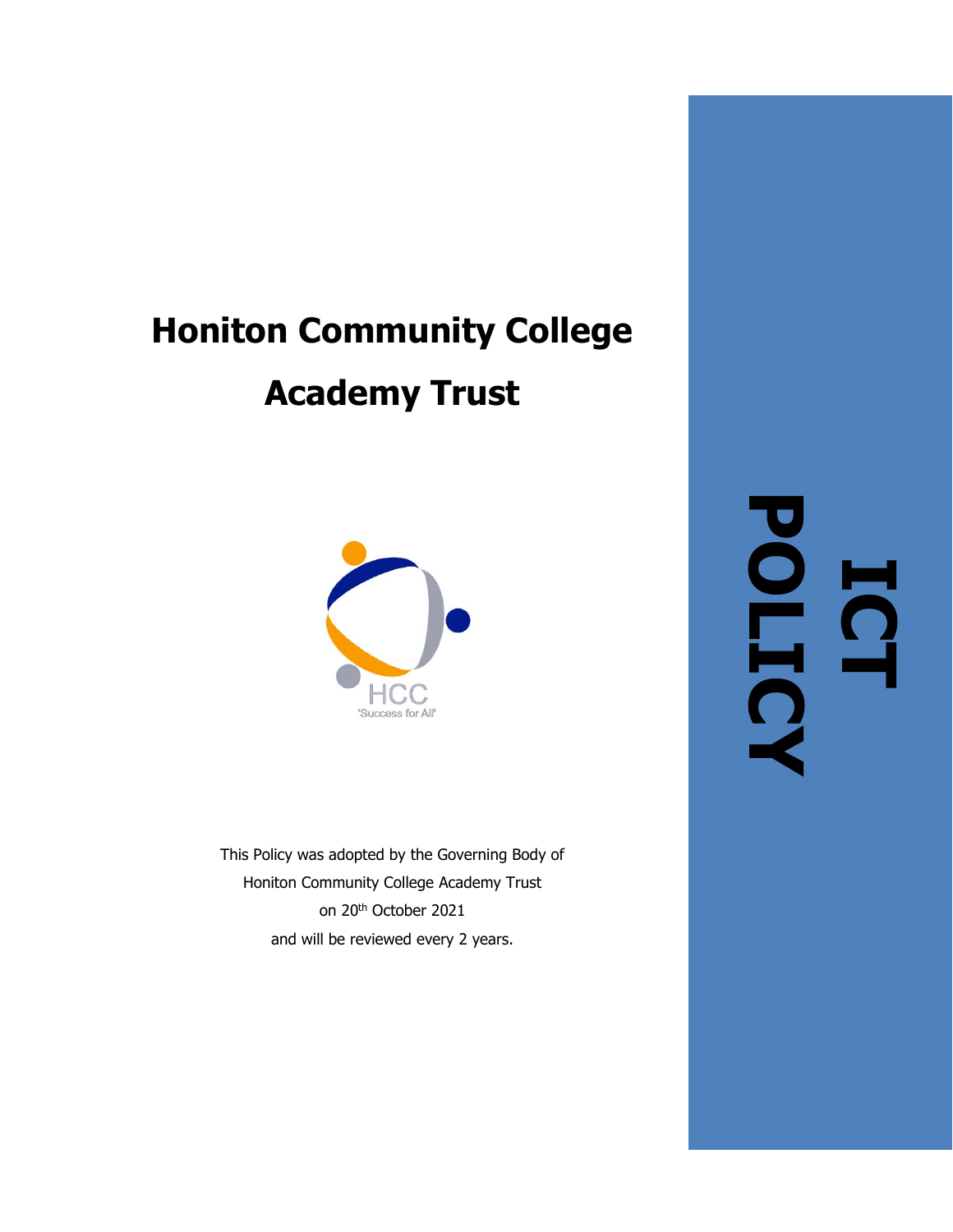## **ICT Policies Contents**

| <b>Policy</b>                                                    | 5                            |
|------------------------------------------------------------------|------------------------------|
| <b>Procedures</b>                                                | 6                            |
|                                                                  | .5                           |
| <b>Policy</b>                                                    | 6                            |
| <b>Procedure</b>                                                 | 8                            |
|                                                                  | $\cdots$ 7                   |
| <b>External Access</b>                                           | 8                            |
|                                                                  |                              |
|                                                                  |                              |
|                                                                  |                              |
|                                                                  |                              |
|                                                                  |                              |
| <b>Students Passwords</b>                                        | 9                            |
| <b>Staff Passwords</b>                                           | 10                           |
|                                                                  |                              |
| <b>Students Policy</b>                                           | 10                           |
|                                                                  |                              |
|                                                                  |                              |
|                                                                  |                              |
| <b>Shared Documents</b>                                          | 11                           |
|                                                                  |                              |
|                                                                  |                              |
| <b>Network Room Booking</b>                                      | 13                           |
| <b>ICT Support Requirements</b>                                  | 13                           |
|                                                                  |                              |
|                                                                  |                              |
| <b>SIMS</b>                                                      | 13                           |
| <b>SIMS Remote Access</b>                                        | 14                           |
| <b>College Virtual Learning Environment</b>                      | 14                           |
| <b>E-Portfolio Access</b>                                        | Error! Bookmark not defined. |
| <b>E-Mail</b>                                                    | 14                           |
|                                                                  |                              |
|                                                                  |                              |
| <b>SIMS MIS server</b>                                           | 15                           |
| <b>Connect3 Network Servers</b>                                  | 15                           |
| <b>Staff Laptops</b>                                             | 15                           |
|                                                                  |                              |
|                                                                  |                              |
|                                                                  |                              |
|                                                                  |                              |
| Appendix A: Staff Laptop Loan Form Error! Bookmark not defined.8 |                              |
|                                                                  |                              |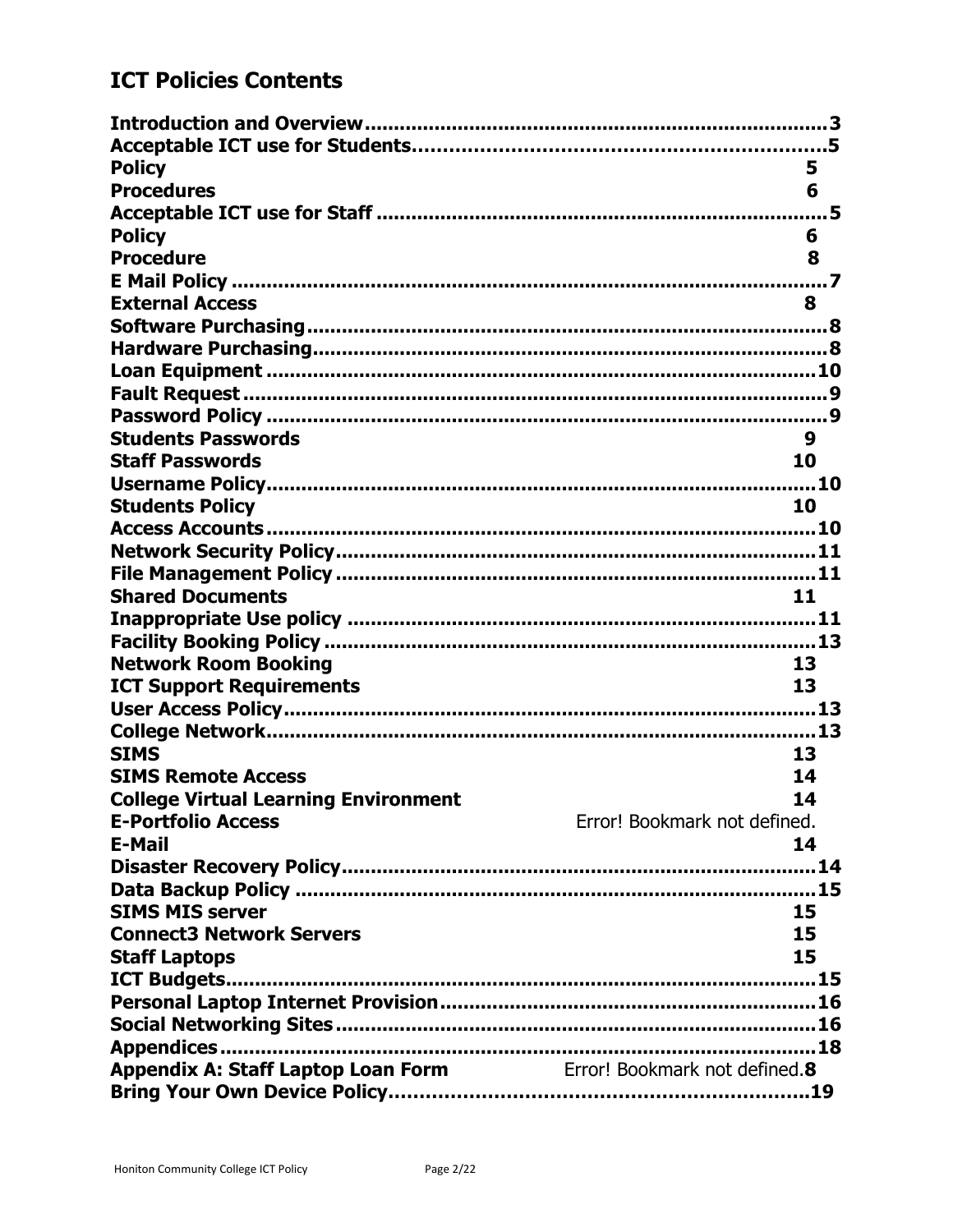# <span id="page-2-0"></span>**Introduction and Overview**

The use of ICT is essential for the curriculum delivery and the college administration. All staff and students will make significant use of ICT whilst engaging in college activities. This policy documents lays out the principles and outline procedures which allow for the efficient and safe management of our facilities.

At all times both, Child Protection legislation and polices, with the Teaching Standards and The Pay and Conditions documents will have precedent over this Policy. The document will not provide protection to staff or students whose use of ICT contravenes any other polices or nationally recognised agreements. All staff and students are responsible for their own actions when using ICT and Computing systems at Honiton Community College.

This policy also considers our obligations under ICT Law in particular the following areas of Legislation;

- General Data Protection Regulation
- Computer Misuse Legislation
- Copyright Designs and Patents Legislation
- Health and Safety Legislation

Whilst every attempt has been made to include sufficient detail of all our polices and procedures the complexity of our network and the variety of tasks carried out using it may require additional procedures to be followed which are not detailed in this policy. Staff and students will be informed of these at the appropriate time.

If there are any changes in legislation, national guidance or college policy we will change the policies and procedures accordingly. Staff will be informed with sufficient notice and ELT approval will be sort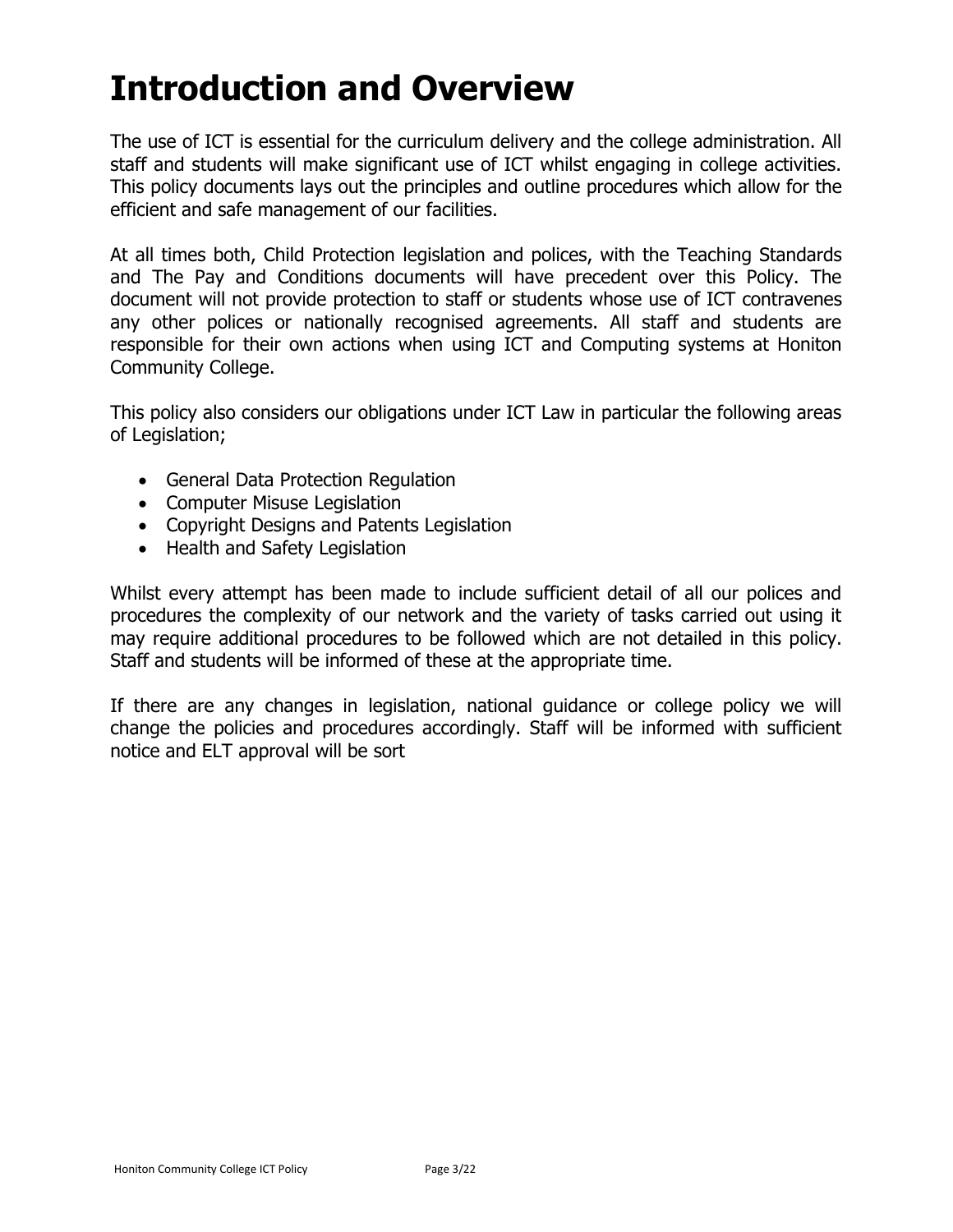# **Acceptable ICT use for Students**

Students and parents/guardians need to be clear as to the student's responsibilities when using college ICT equipment. We have created a clear acceptable use policy for students to follow.

### **Policy**

As a student at Honiton Community College you have access to a wide range of ICT hardware and software. The information age gives you access to a large amount of information and methods for manipulating it which will help you with your learning. However there are a few straight forward rules which we need you to follow to ensure our facilities are **cared** for and you are **safe** whilst using them.

#### **Passwords**

- $\checkmark$  I will always logon with my own username and password.
- $\checkmark$  I will keep my password *safe* and *secure*.

#### **Network Area**

- $\checkmark$  I will keep my documents area *organised*.
- $\checkmark$  I will *remove* files which are not required (e.g. pictures files in another piece of work).

#### **Computer Use**

- $\checkmark$  I will ensure that all files brought in or sent to school have been scanned for viruses.
- $\checkmark$  I will use *authorised* software only on school equipment.
- $\checkmark$  I will *care* for the computer equipment and ICT facilities.
- $\checkmark$  I will only *print* work for school.

#### **Internet Access**

- $\checkmark$  I will only access the internet when *requested*.
- $\checkmark$  I will only access sites *relevant* to my projects.
- $\checkmark$  I will inform the teacher if I find *inappropriate* material.

#### **E-Mail Use**

- $\checkmark$  I will use e-mail sensibly.
- $\checkmark$  My e-mails will always be polite.
- $\checkmark$  I will ensure my e-mails are sent to people expecting them.
- $\checkmark$  I will inform my teacher if I have received:
	- $\circ$  Inappropriate e-mails.
	- $\circ$  E-mails which are threatening.
	- $\circ$  E-mails with bad language.

### **VLE/E-Portfolio/Social Network Sites/365**

- ✓ I will use all VLE/E-Portfolio /Social Networking Site features **responsibly**.
- ✓ I will use appropriate **language**.
- ✓ I will use appropriate **Images**.
- ✓ I will set and maintain **secure security settings**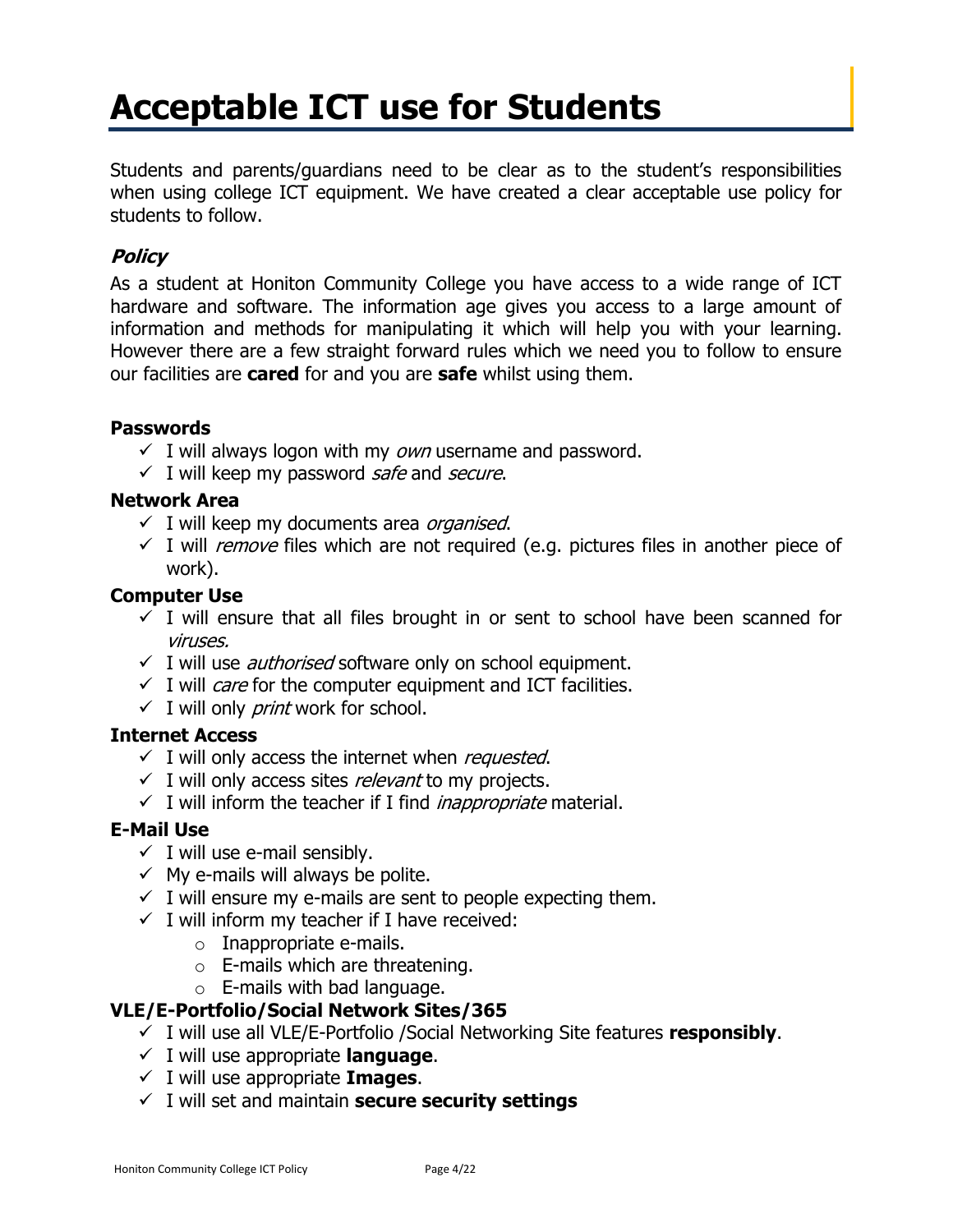- $\checkmark$  I will keep my **personal details** private and be aware of my digital footprint
- ✓ I will respect people's **privacy**;
	- $\circ$  By asking their permission before I use their name or image
	- o By considering their feelings first.
- ✓ I will respect peoples different **points of view**;
	- $\circ$  By stating my viewpoint politely
- $\checkmark$  I will inform my teacher or a responsible adult if I find;
	- **Inappropriate** content or links to inappropriate content.
	- **Offensive** use of the VLE/E-Portfolio /Social Networking Site
	- **Cyber-bullying** of my self or another student.

Access to the school ICT facilities is a privilege. We will use our tracking facilities to ensure that the ICT facilities are being used appropriately. If we find that these rules have been broken then we will remove your ICT privileges and inform your head of learning or senior member of staff.

I have read and understand the ICT appropriate use policy:

#### **Procedures**

To ensure all Students and parents/guardians are aware of the policy the following will be implemented.

- A copy of the policy will be published on the College Website
- All Students will be required to electronically acknowledge the College AUP Policy every 90 days when logging into the college network
- ICT Teachers will discuss the policy at the beginning of each year showing pupils the document on the College Website.
- When new users are given access to the Network, technicians will remind them of the ICT Support policy.
- During the year Students will be reminded of the policy at appropriate intervals.
- If a student does not follow the College Acceptable Use Policy then the procedures in the unacceptable use section will be followed.

## <span id="page-4-0"></span>**Acceptable ICT use for Staff**

So staff are aware of their responsibilities they will need to know the appropriate use of the College's ICT facilities.

### **Policy**

As a member of Staff at Honiton Community College you have access to a wide range of ICT hardware and software for your professional use. There are a few straight forward procedures which we need you to follow to ensure our facilities used professionally and safely.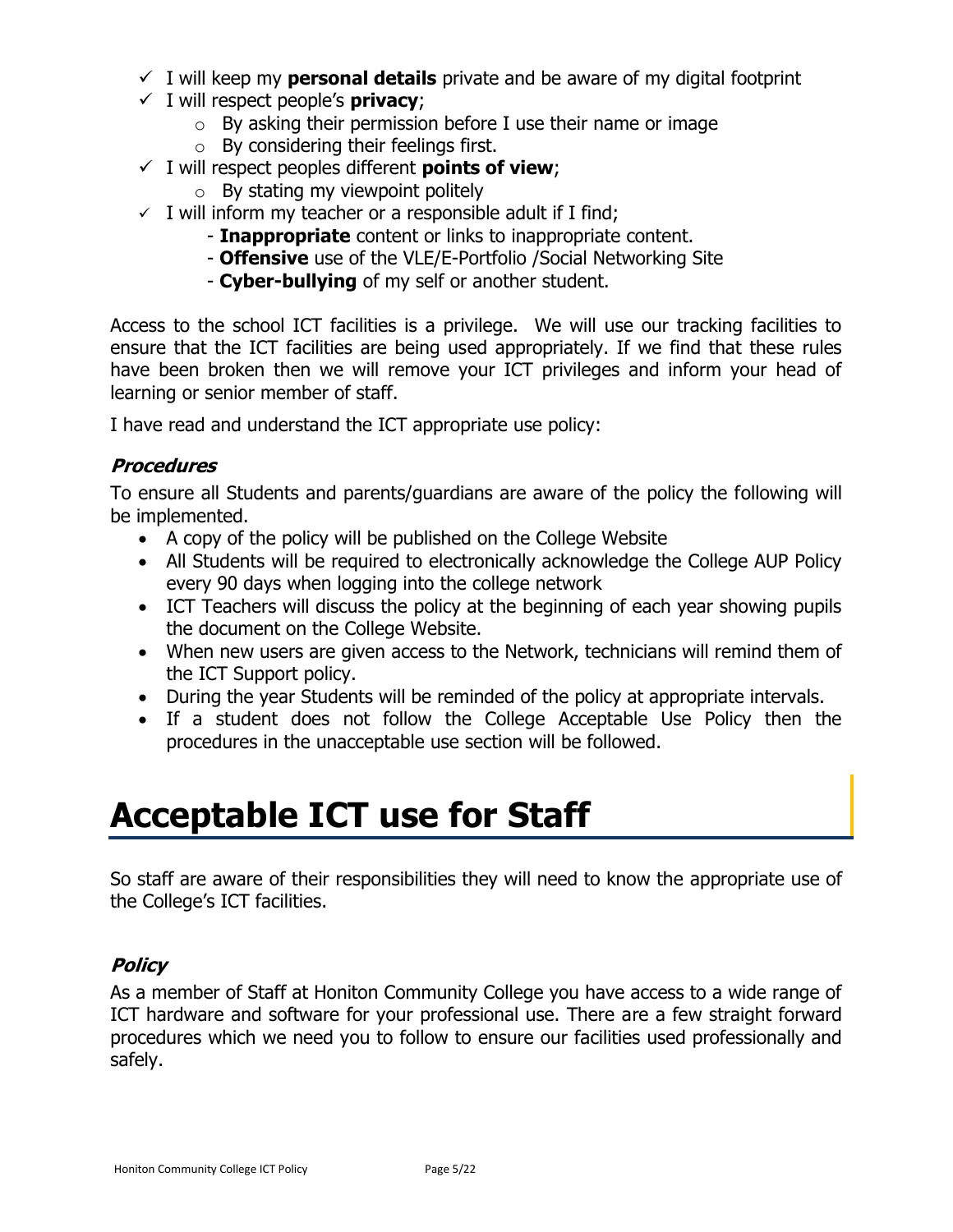### **Policies**

 $\checkmark$  Current relevant ICT policies and procedures will be followed.

### **Passwords**

- $\checkmark$  Logons will only take place with the appropriate username and password.
- ✓ Passwords will be *secure*
- $\checkmark$  Full responsibility will be accepted for actions taken when using your credentials.

### **Network Area**

- $\checkmark$  Home directory areas will be *organised*.
- $\checkmark$  Unnecessary files will be *removed* from the network (e.g. pictures files in another piece of work, personal files not related to professional duties).

### **Computer Use**

- $\checkmark$  Will be professionally appropriate at all times.
- $\checkmark$  Laptop Virus protection will be updated via the internet weekly.
- $\checkmark$  All files brought in or sent to College should be scanned for *viruses.*
- ✓ Authorised software should only be used on College equipment.
- $\checkmark$  Computer equipment and ICT facilities will be cared for.
- $\checkmark$  Printed work should be for professional use only and kept to a minimum.
- $\checkmark$  All issued ICT equipment must be returned when employment with the college terminates.

### **Internet Access**

- $\checkmark$  Will be professionally appropriate at all times.
- $\checkmark$  Any unfiltered inappropriate websites known to staff should be informed to ICT support in accordance with the college website filtering policy.

### **E-Mail Use**

- $\checkmark$  E-mails will be checked daily during college
- $\checkmark$  E-mails will always be polite.
- $\checkmark$  E-mails are sent to appropriate recipients only.
- $\checkmark$  An appropriate member of Management will be informed if any of the following occurs;
	- o E-mails which are inappropriate.
	- $\circ$  E-mails which are threatening.
	- $\circ$  E-mails with bad language.
- $\checkmark$  Inbox and folders will be managed effectively.

### **Website Use**

- $\checkmark$  Only approved staff will update the College website
- $\checkmark$  Only approved material will be submitted to the website
- $\checkmark$  All copyright laws will be followed in terms of resources and appropriate levels of security.
- $\checkmark$  Student photographs/images will not be identifiable by name for those students who have not consented on the data collection survey form.

### **Data Protection/GDPR**

- $\checkmark$  Professional information and data will be kept secure
- ✓ Confidential information outside of SIMS will be **encrypted**
- $\checkmark$  Professional information and data will not be forwarded to an outside person/organisation unless authorised by senior management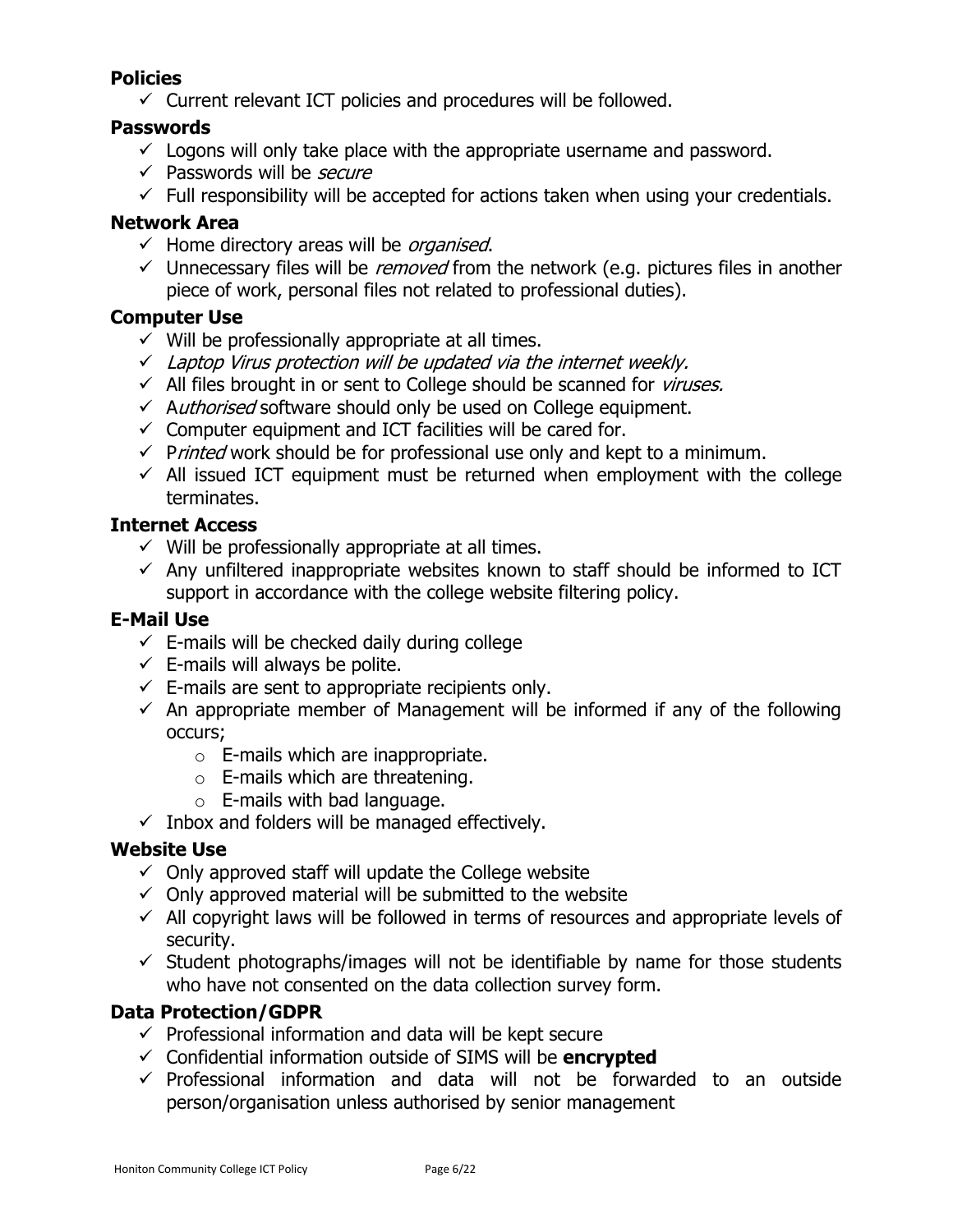- $\checkmark$  Only current, relevant and accurate data will be stored.
- $\checkmark$  Current legislation will be implemented at all times unless directed otherwise by a senior member of staff.

### **ICT use with Students**

- $\checkmark$  Students will be expected to follow the students ICT appropriate use policy
- $\checkmark$  Facilities will be booked following the current procedures
- $\checkmark$  Facilities and equipment will be cared for in a professional manor
- $\checkmark$  Student will be asked to tidy the ICT stations appropriately

### **VLE/E-Portfolio/Social Network Sites/365**

- ✓ VLE/E-Portfolio /Social Networking Sites will be used **professionally**
- ✓ **Secure Security settings will be set and** maintained regularly
- $\checkmark$  Procedures and the Terms and Conditions for Social Networking Sites will be adhered to.
- ✓ All files, images and text will have appropriate **security** settings and adhere to copyright agreements
- $\checkmark$  All external sites must follow applicable GDPR Legislation.

The use of all College ICT equipment and facilities is necessary for effective fulfilment of professional duties therefore contravening the appropriate ICT use policy could result in disciplinary procedures in accordance with College policy and may result in dismissal.

### **Procedures**

To ensure all Staff are aware of the policy the following will be implemented.

- A copy of the policy will be published for staff only on the College website.
- All staff will be inducted for the ICT acceptable use policy.
- During the year staff will be reminded of the policy at appropriate intervals
- Appropriate senior management will be informed of any breaches of the acceptable use policy.
- Changes to policy will be communicated to all staff immediately.

# <span id="page-6-0"></span>**E Mail Policy**

To allow effective communication the whole college community will have access to a personal e-mail address.

The current provider of our e-mail services is Microsoft Office 365 and they provide a web based e-mail service which can be accessed from any computer with internet access at the following address;

https://www.office.com

Access will be via password and username in accordance with the College ICT password policy.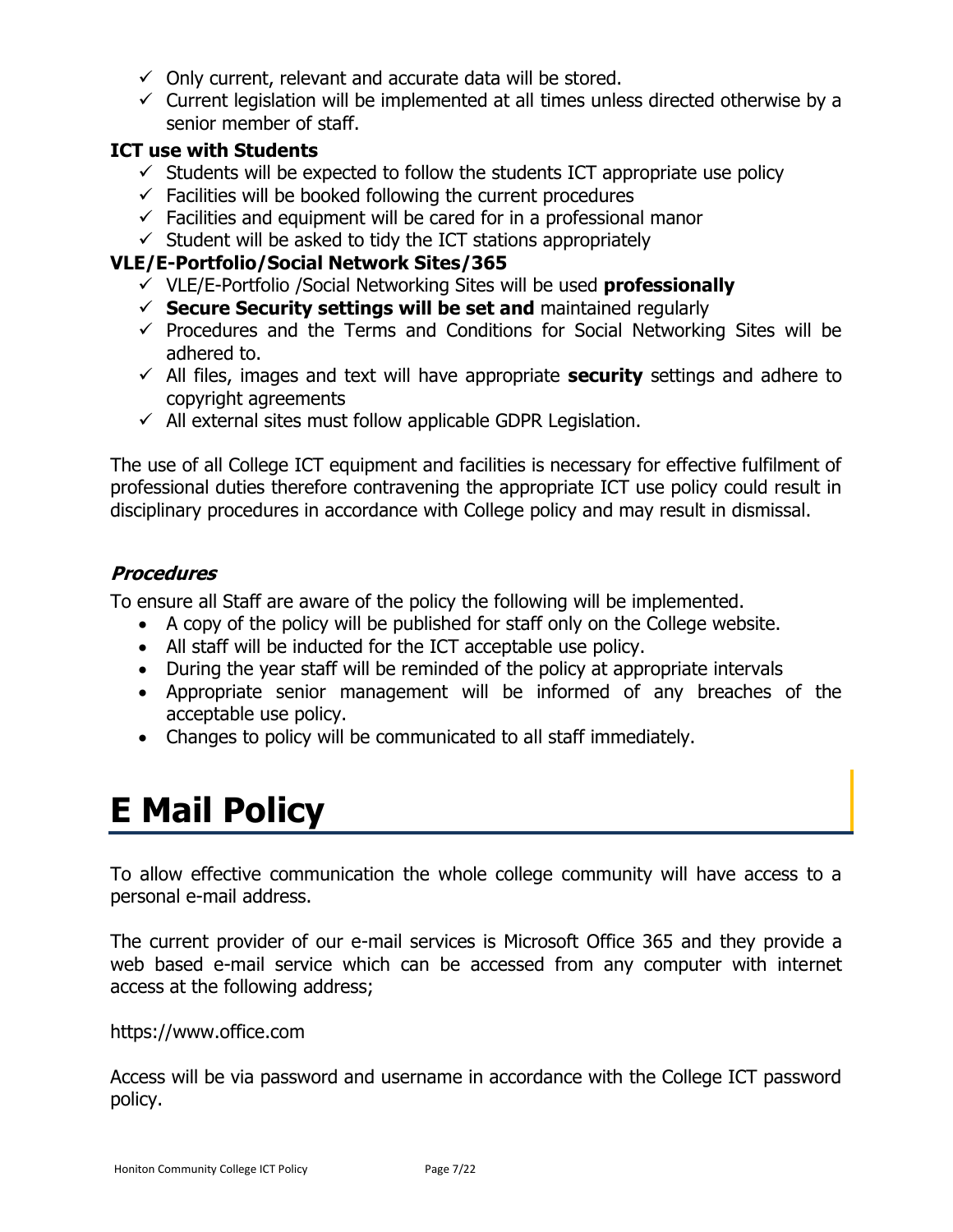E-mail use will be in accordance with both staff and student acceptable policies.

50GB of user storage space is provided and staff/students are expected to manage this provision effectively.

Inappropriate language is filtered, including coded references to inappropriate words and the e-mail is returned to sender and not forward to the recipient.

Staff will be expected to check their E-mails daily and is considered a primary form of communication in the College.

## <span id="page-7-0"></span>**External Access**

KS3 and 4 Students can't send or receive from external domains.

KS 5 Students may have access to external e-mail addresses outside the college domain by staff request.

If staff require students to have different access requirements an email request must be made to ictsupport@honitoncollege.devon.sch.uk

## <span id="page-7-1"></span>**Software Purchasing**

Software to be considered for purchasing for use on College ICT Network facilities needs to be approved as acceptable. Testing and approval can be arranged via the network manager.

All commercial licensing agreements should be followed.

Master Lists of all software purchased and licences bought will be held on College Software list.

All master discs and licences will be held by ICT Support and kept securely.

## <span id="page-7-2"></span>**Hardware Purchasing**

Hardware to be considered for purchasing for use on College ICT Network facilities needs to be approved as acceptable. Testing and approval can be arranged via the network manager.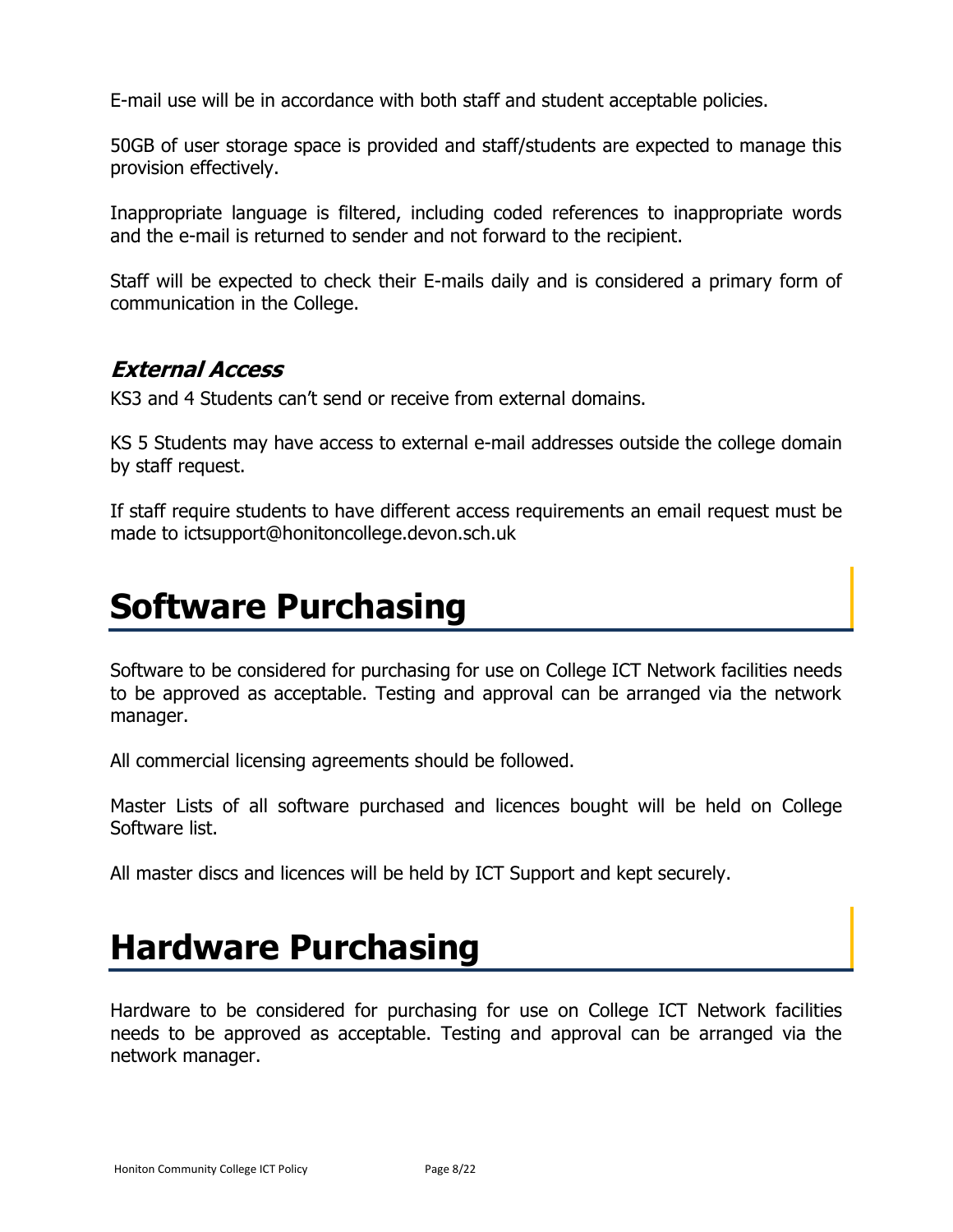Master inventory of all hardware purchased will be held by the network manager and all ICT purchases will be recorded in the appropriate section.

All master discs will be held by ICT Support and kept securely.

No equipment should be connected to the College ICT network facilities without approval from ICT Support via the network manager.

## <span id="page-8-0"></span>**Loan Equipment**

The College may provide ICT equipment for staff or students use. A signature will be required for all high value items and the completion of a loan form for long term equipment loans.

All loaned equipment should be kept securely and safely at all times. Staff will be responsible for claiming on their personal home insurance for damage or loss when in their personal possession out of college. Staff should **not** leave loaned equipment in an unsupervised car as many insurance polices will not pay a claim. Staff will be expected to cover the full value for an item lost in this way.

Any lost, stolen or damaged equipment may be chargeable at the discretion of ELT. The value will consider the age of the equipment and the technical support time to remedy the damage.

# <span id="page-8-1"></span>**Fault Request**

All errors or faults need to be communicated to ICT support as soon as possible using [ictstupport@hontioncollege.devon.sch.uk.](mailto:ictstupport@hontioncollege.devon.sch.uk) Requests will then be prioritised and dealt with as soon as possible and staff will be informed when complete. This is managed by the network manager who allocates support calls according to staff availability and College requirements.

Fault requests will be analysed to help with budgeting, staff training and ICT development planning.

# <span id="page-8-2"></span>**Password Policy**

The following guidelines should be followed when users are asked to create a password.

## <span id="page-8-3"></span>**Students Passwords**

All students will have a unique password. Their password must: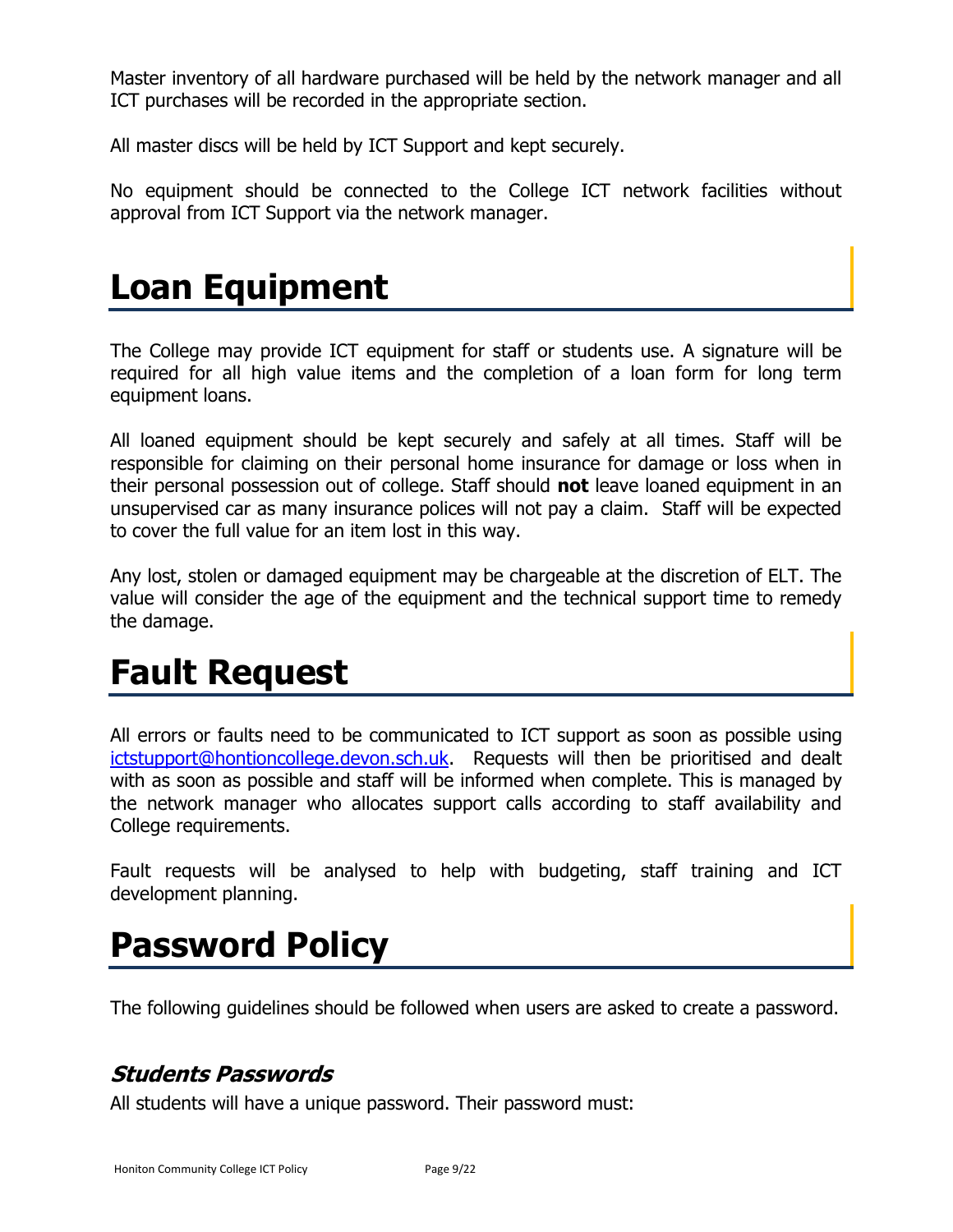- $\checkmark$  Have letters and numbers
- $\checkmark$  Not be easily quessable
- $\checkmark$  Must be easily remembered
- $\checkmark$  Must be kept secure
- $\checkmark$  Must inform ICT support if they suspect someone knows their password

## <span id="page-9-0"></span>**Staff Passwords**

All Staff will have a unique password. Their password must:

- $\checkmark$  Have letters and numbers
- $\checkmark$  Not be easily quessable
- $\checkmark$  Must be easily remembered
- $\checkmark$  Must be kept secure
- $\checkmark$  Must inform ICT support if they suspect someone knows their password

## <span id="page-9-1"></span>**Username Policy**

### <span id="page-9-2"></span>**Students Policy**

1<sup>st</sup> name and Surname joined together with no spaces. Duplicates will then become identified with a number after the name. E.G johnsmith1, johnsmith2.

New student users who begin during the academic year will be notified to the ICT support staff by existing procedures. ICT support staff will be allocated to amend records and create new users in accordance with the ICT policy.

## <span id="page-9-3"></span>**Access Accounts**

The following accounts for each user will be created at the appropriate user level.

**Students** 

- Network
- VLE/365
- E-mail
- Class Charts

**Staff** 

- Network
- VLE/365
- E-mail
- Class Charts
- SIMS

Parents

- SIMS Parent App
- Parent Pay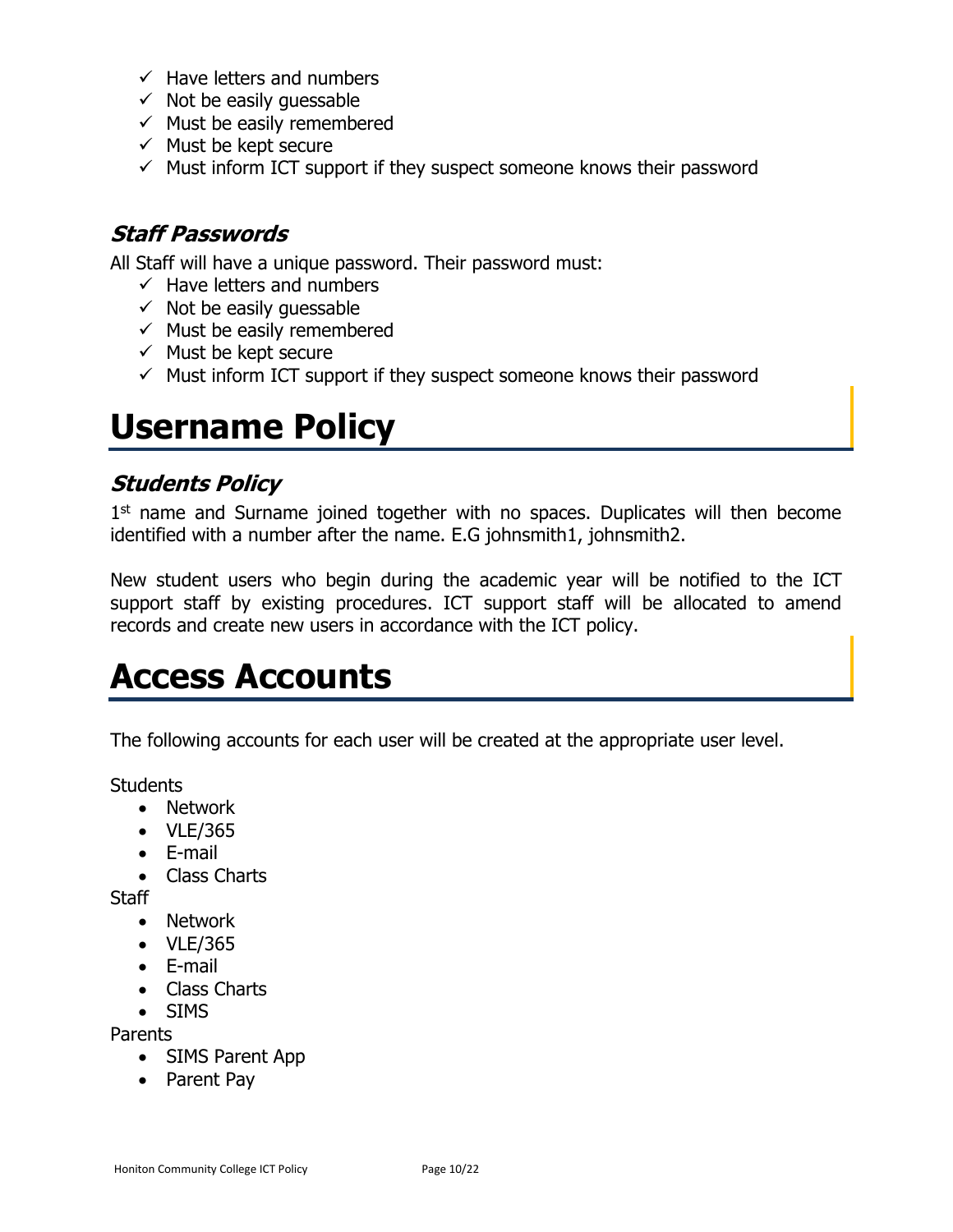These accounts will be created for all users when they start with Honiton Community College at the beginning of the academic year. When staff users start during the year an induction will happen to set up accounts.

# <span id="page-10-0"></span>**Network Security Policy**

Best practice procedures are followed with regard to Network Security. This includes the following

- Virus Checking All PCs and Network Devices will have virus checking
- Internet provision provided by South West Comms
- Firewalls incorporated and managed by Smoothwall
- Authorised Users given access only with username and password
- User training on Security and appropriate polices given
- Physical Security is implemented where appropriate
- Data backed up regularly in accordance with backup policy
- Server rooms/storage kept secure at all times
- Web filtering internally and externally monitored regularly
- Wireless access points all follow WEP Encryption and MAC address filtering

# <span id="page-10-1"></span>**File Management Policy**

All files need to be stored in accordance with the data retention policy. Each user will be given appropriate read write access to the relevant network area.

## **One Drive**

All users will have access to a one drive account which is part of the office 365 package.

## <span id="page-10-2"></span>**Shared Documents/Sharepoint**

Only network administrators can create folders/sites in Shared Documents/Sharepoint.

# <span id="page-10-3"></span>**Inappropriate Use policy**

Inappropriate use will be constantly monitored for using a range of facilities from the list below.

- Internet Auditing
- File Scanning (network and laptops)
- Use Logs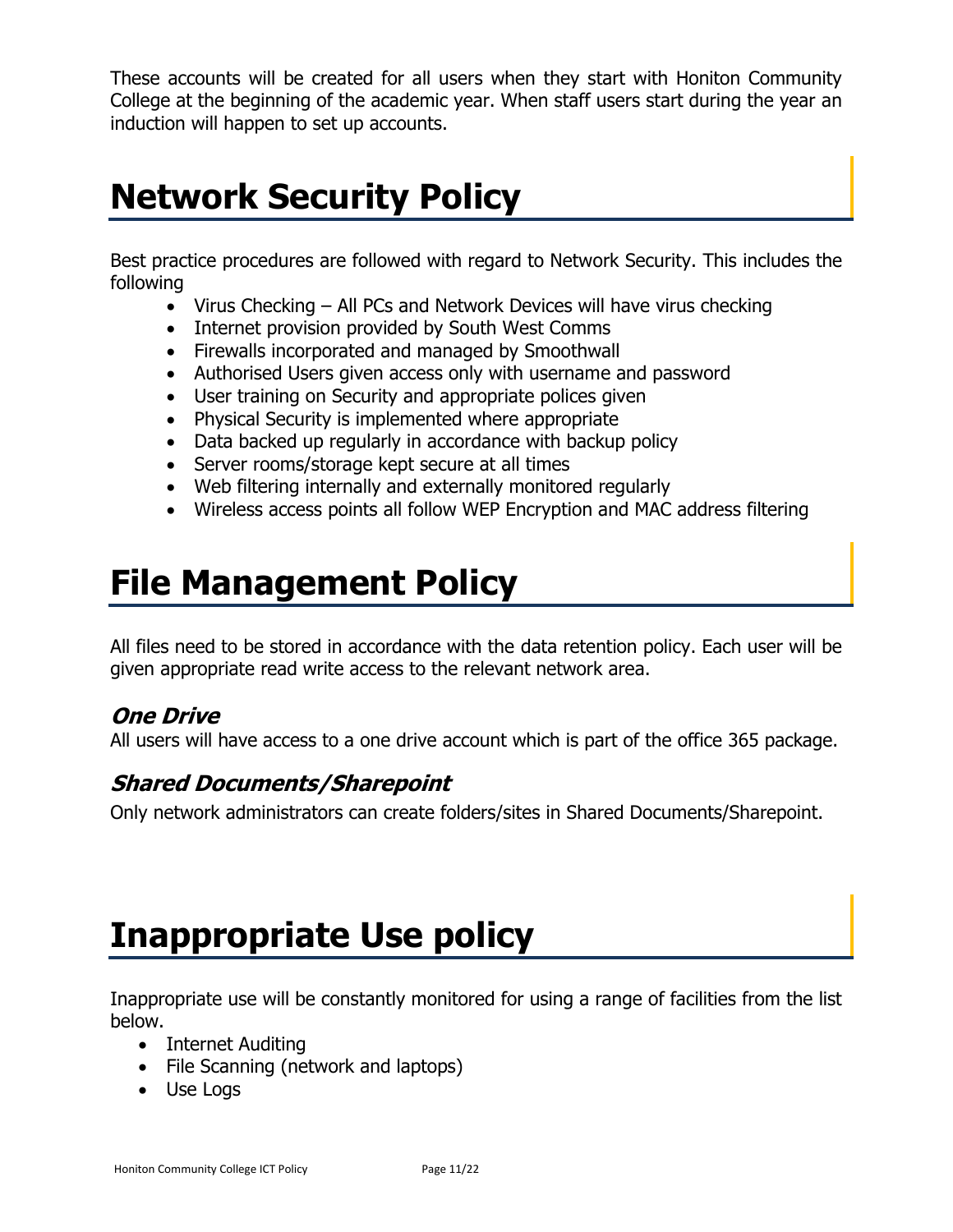- E-Mail Auditing
- Staff Comments
- Student Comments
- Social Networking Sites Monitoring

ICT support staff will regularly check student/staff account areas for misuse.

Any Student ICT users who breach the 'Acceptable use policy' (AUP) should have the event recorded using existing college procedures via CPOMS and put down as a niggle**.**  This allows a record to be stored. Breaches will be logged under the following heading – Breach of ICT AUP and the reason for the breach. Any staff member recording this should make ICT Support aware.

Teachers and ICT support staff are encouraged to discuss the student's breach of the acceptable use policy and discuss the consequences and why the college has to enforce the rules. Students will be asked to reread the AUP before being given access again. For regular or serious breaches of the AUP the Director of ICT, with the appropriate head of learning, may request a meeting with the students parents/careers to discuss matters further.

Students who seriously breach the acceptable use policy will be immediately disabled from all ICT facilities and the appropriate HOP will be informed to decide suitable action.

Staff who breach the acceptable use policy will be informed of their breach and offered additional training if necessary. However for a serious breach where staff actions may be classed as misconduct then an appropriate member of senior management team will be informed.

### **Note:**

1. ICT Support constantly monitor internet usage and will inform the appropriate authorities of inappropriate internet activity.

2. ICT support use the following tracking facilities to ensure appropriate use of College ICT equipment. Access to staff accounts will be by requests from ELT and will be in writing. The ELT member or HoL will be requested to witness this access and a record will be kept using 'ICT access form'.

- Internet Auditing
- File Scanning (network and laptops)
- Use Logs
- E-Mail Auditing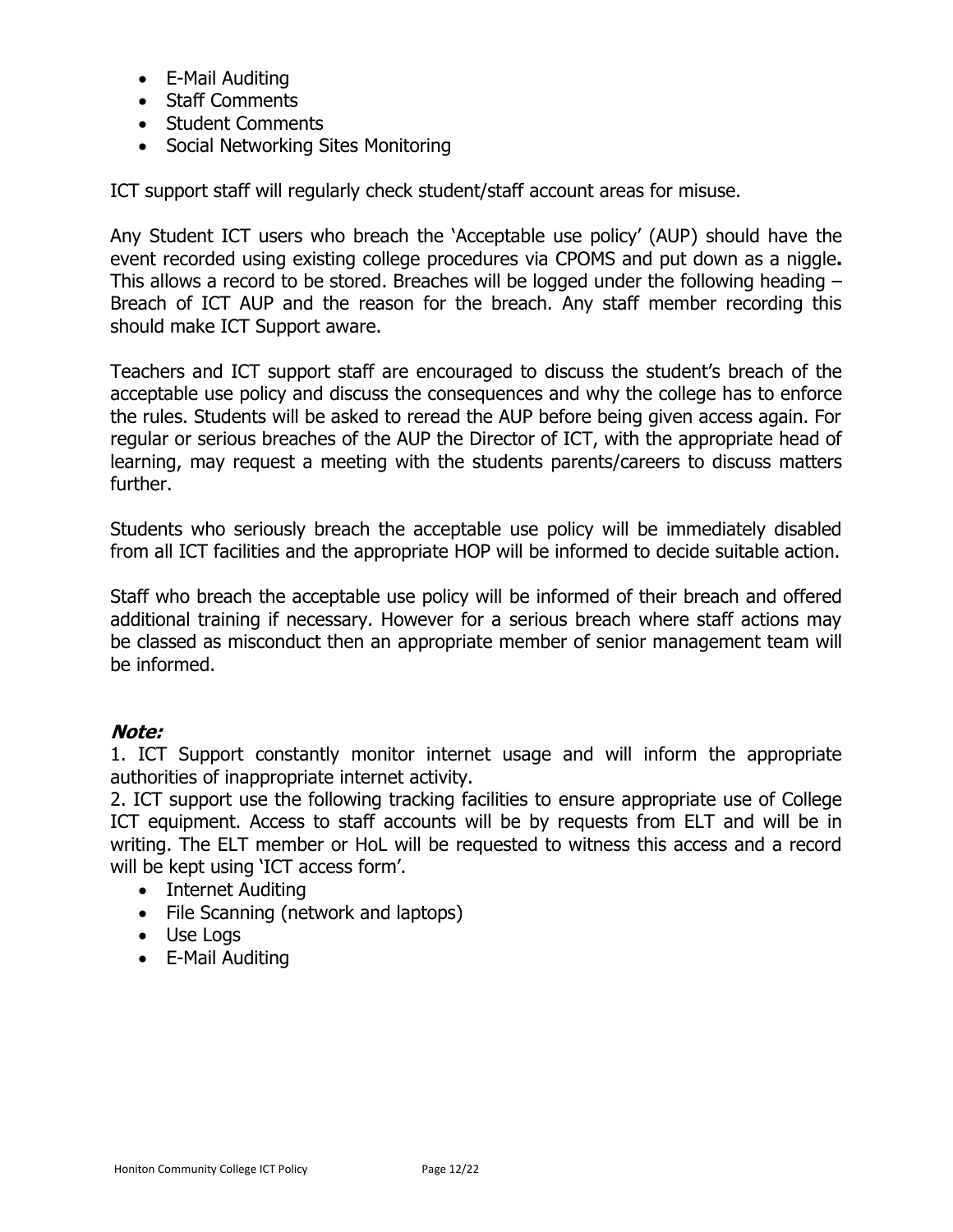# <span id="page-12-0"></span>**Facility Booking Policy**

## <span id="page-12-1"></span>**Network Room Booking**

ICT rooms booked in advance using our Live booking system as part of the room feature when creating calendar events.

Rooms may be booked outside of this agreement with prior arrangement from the facilities manager and relevant ELT approval.

Outside of college hours infrastructure use must be booked via the Network Manager in advance to avoid planned networked maintenance.

Other ICT facilities should be booked in accordance with College letting arrangements policy.

## <span id="page-12-2"></span>**ICT Support Requirements**

Any planned additional ICT requirements must be booked via the Network Manager at least a week in advance to allow appropriate levels of support to be made available.

## <span id="page-12-3"></span>**User Access Policy**

All levels of user access will be defined. Changes will only be authorised by the network manager or ELT member with appropriate understanding and responsibilities.

# <span id="page-12-4"></span>**College Network**

The college network is a RM Connect 4 network running over 4 servers with an Ethernet backbone connected to SW Comms. It is a secure network which requires a user name and password. We follow recommended profiles sets in line with system specifications.

| <b>Access Level</b>     | <b>College Users</b>            |
|-------------------------|---------------------------------|
| Administrator           | <b>ICT support Staff only</b>   |
| <b>Advanced Staff</b>   | <b>ICT Teaching Staff</b>       |
| Staff                   | <b>Standard Teacher Account</b> |
| <b>Advanced Student</b> | Students who need Macro Access  |
| Student                 | <b>College Students</b>         |
|                         |                                 |

## <span id="page-12-5"></span>**SIMS**

SIMS is the college management information system (MIS) and is the primary system for college administration. There are 36 different levels of access depending on roles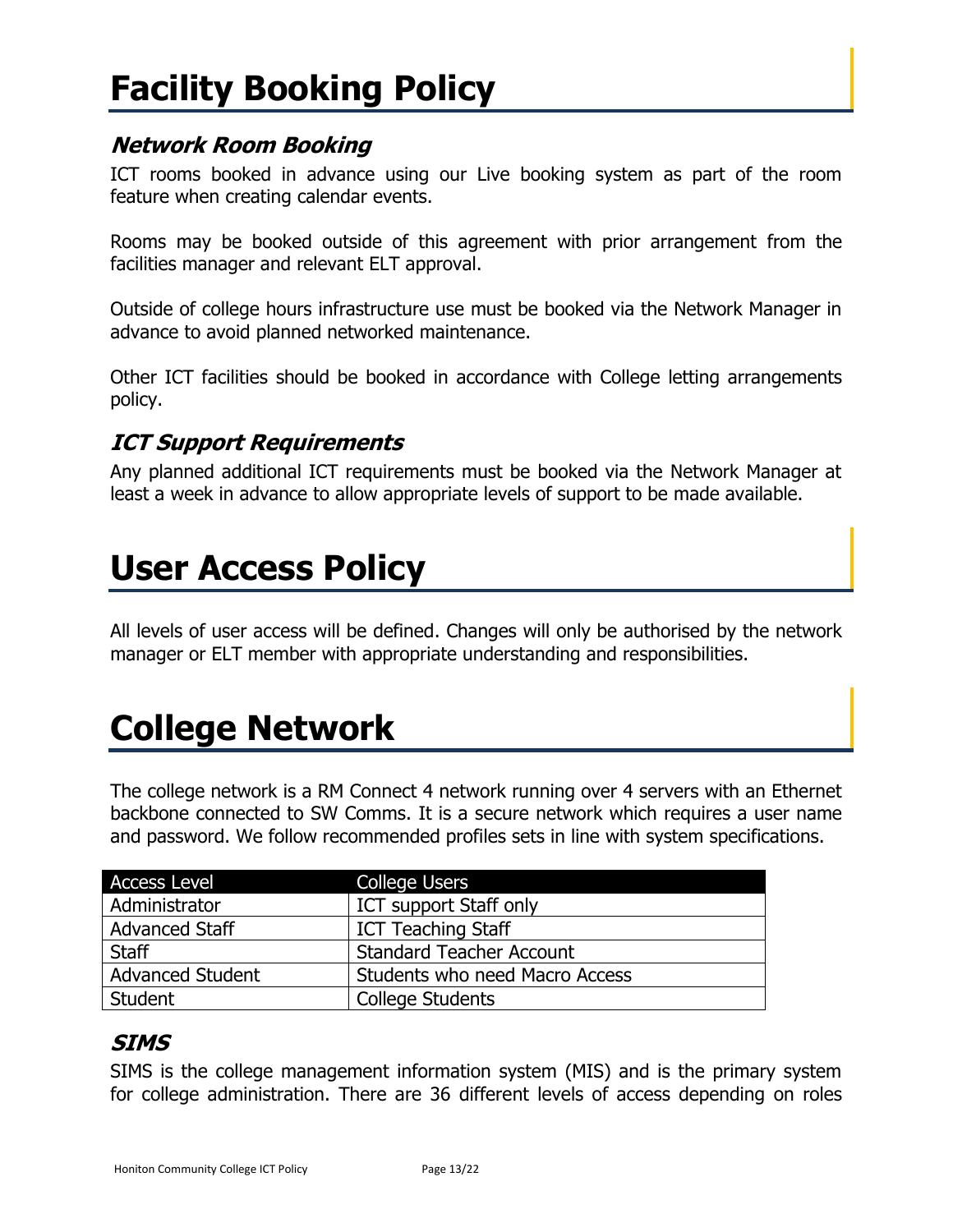and responsibilities. ELT will decide user access requirements in consultation with System manager.

## <span id="page-13-0"></span>**SIMS Remote Access**

Using SCOMIS terminal services SIMS can be accessed remotely using commercial standard security internet access (VPN – Virtual Private Network). This access will be authorised by ELT for appropriate staff.

## <span id="page-13-1"></span>**College Virtual Learning Environment**

The college Virtual Learning Environment is hosted by Office 365.

Staff access and user profile sets are controlled by the system administrators.

| <b>Access Level</b>             | <b>College Users</b>                    |
|---------------------------------|-----------------------------------------|
| System Administrator            | Network Manager                         |
|                                 | <b>ICT Technician</b>                   |
| <b>Subject Department Owner</b> | Respective HoD                          |
| <b>Department Editors</b>       | <b>Respective Members of Department</b> |
| Year Group Owner                | Respective HoL                          |
| <b>Staff</b>                    | All Members of Staff                    |
| <b>Teachers</b>                 | All teaching Staff                      |
| Governors                       | <b>All Governors</b>                    |
| <b>Students</b>                 | All Students in year group profiles     |

## <span id="page-13-2"></span>**E-Mail**

E-mail is delivered using Microsoft Office web based services. We follow recommended profiles sets in line with system specifications.

| <b>Access Level</b> | <b>College Users</b>     |
|---------------------|--------------------------|
| Manager             | <b>ICT Support Staff</b> |
| Password Changer    | <b>ICT Support Staff</b> |
|                     | <b>ICT Teachers</b>      |
| <b>Staff</b>        | All College Staff        |
| <b>Students</b>     | All College Students     |

# <span id="page-13-3"></span>**Disaster Recovery Policy**

The network manager is responsible for producing the **Disaster recovery documentation** which is held in the safe and updated with critical information when necessary.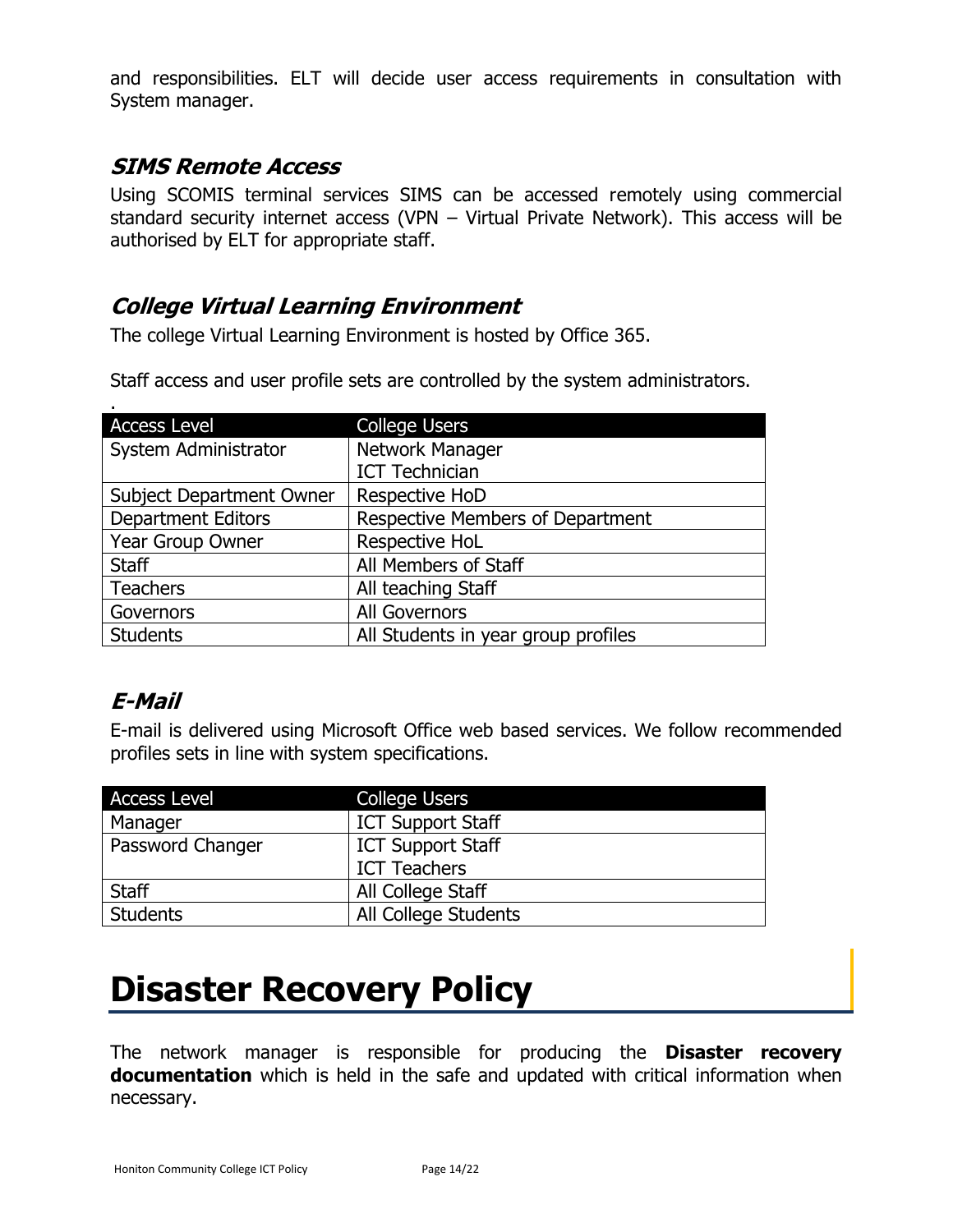The documentation allows for full system recovery by providing critical settings and emergency contact numbers. Outline emergency procedures are included to aid recovery.

All network support staff are briefed and made aware of current disaster recovery procedures and updated when necessary.

# <span id="page-14-0"></span>**Data Backup Policy**

To protect the files stored on the college network from malicious or accidental damage or deletions the college has a comprehensive data back up policy. For files which have been deleted users can request an install by completing the File Restore Request Form.

## <span id="page-14-1"></span>**SIMS MIS server**

Remote back up provided by SCOMIS stored at Great Moor House and mirrored to County Hall. Daily back up with full restore options for up to 3 months. This is an annual contract.

## <span id="page-14-2"></span>**Connect4 Network Servers**

<span id="page-14-3"></span>Remote county backup as above.

## **Staff Laptops**

Staff can be synchronised with the college network for storage of college related data files. Should staff store their files on OneDrive then the Preservation Hold Library policy will provide a backup of files should they be deleted. Staff are made aware that documents placed on the desktop need to be backed up by the staff member in question.

## **Office 365**

There is currently a retention policy in place which means items that are deleted stay in the deleted box for 7 years.

## <span id="page-14-4"></span>**ICT Budgets**

The ICT budgets receive an annual budget and are controlled by the Network Manager.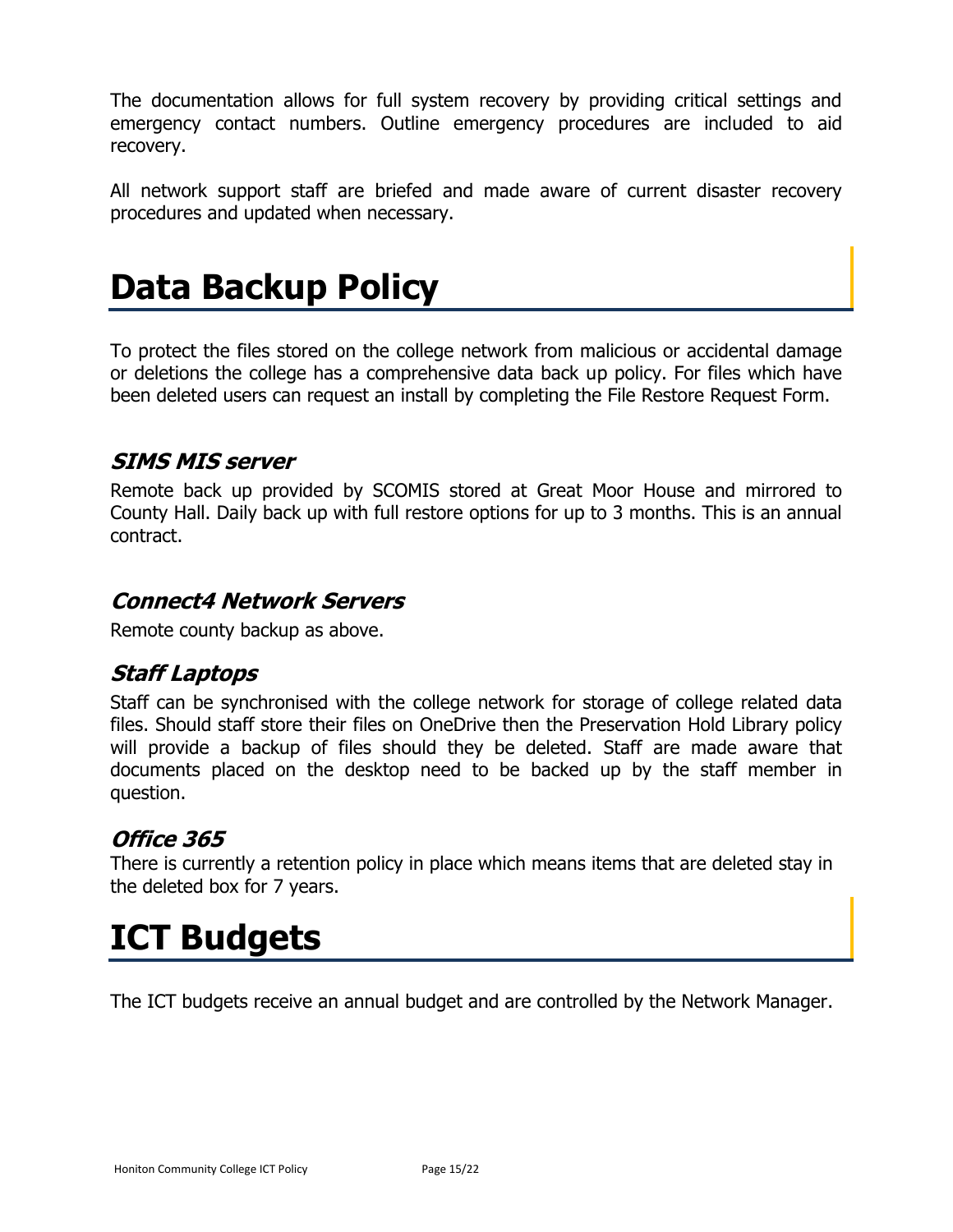## <span id="page-15-0"></span>**Personal Laptop Internet Provision**

Students who need access to college internet facilities will need to be aware of the terms and conditions as detailed on the application form (appendices G). These conditions highlight the important rights and responsibilities of appropriate internet access. The student will have to obtain permission from their head of learning and their parents or carer before access will be given.

All internet access is monitored by educational ISP providers and any inappropriate or illegal use is reported to the relevant authorities.

ICT support will keep copies of the applications forms and record all technical details as required in the ICT support technical documentation to allow monitored access.

This provision may be withdrawn at any time due to technical reasons or to allow an investigation into inappropriate use. Any inappropriate use will be reported to the heads of learning or ELT member.

## <span id="page-15-1"></span>**Social Networking Sites**

Technology is a vital part of Educational success and in recent years the use of Social Network Sites has significantly increased and become part of main stream culture. Honiton Community College will allow staff and students to explore these sites safely and to develop the appropriate attitudes and skills required of the  $21<sup>st</sup>$  century. We aim to investigate and develop suitable approaches to the use of Social Networking Sites with the following procedures and terms and conditions.

#### **Procedures**

- Any Social Networking Site use will require ELT Approval
- The Network Manager will create the primary account and securely store the username and passwords with other key passwords. These will be provided to appropriate staff.
- All staff and students will be provided with appropriate training and advice with particular reference to protecting their public/professional reputations and a detailed understanding of appropriate security settings.
- All Social Networking use will be inline with the College ICT AUP
- All participants have the right to have posts/uploads/images concerning them removed if required.
- All participants are aware of our E-safety Guidelines. These are embedded in our acceptable use policy and shared on the college website, discussed in lessons and assemblies for students and covered during training for staff.
- All sites must be compliant with current GDPR legislation.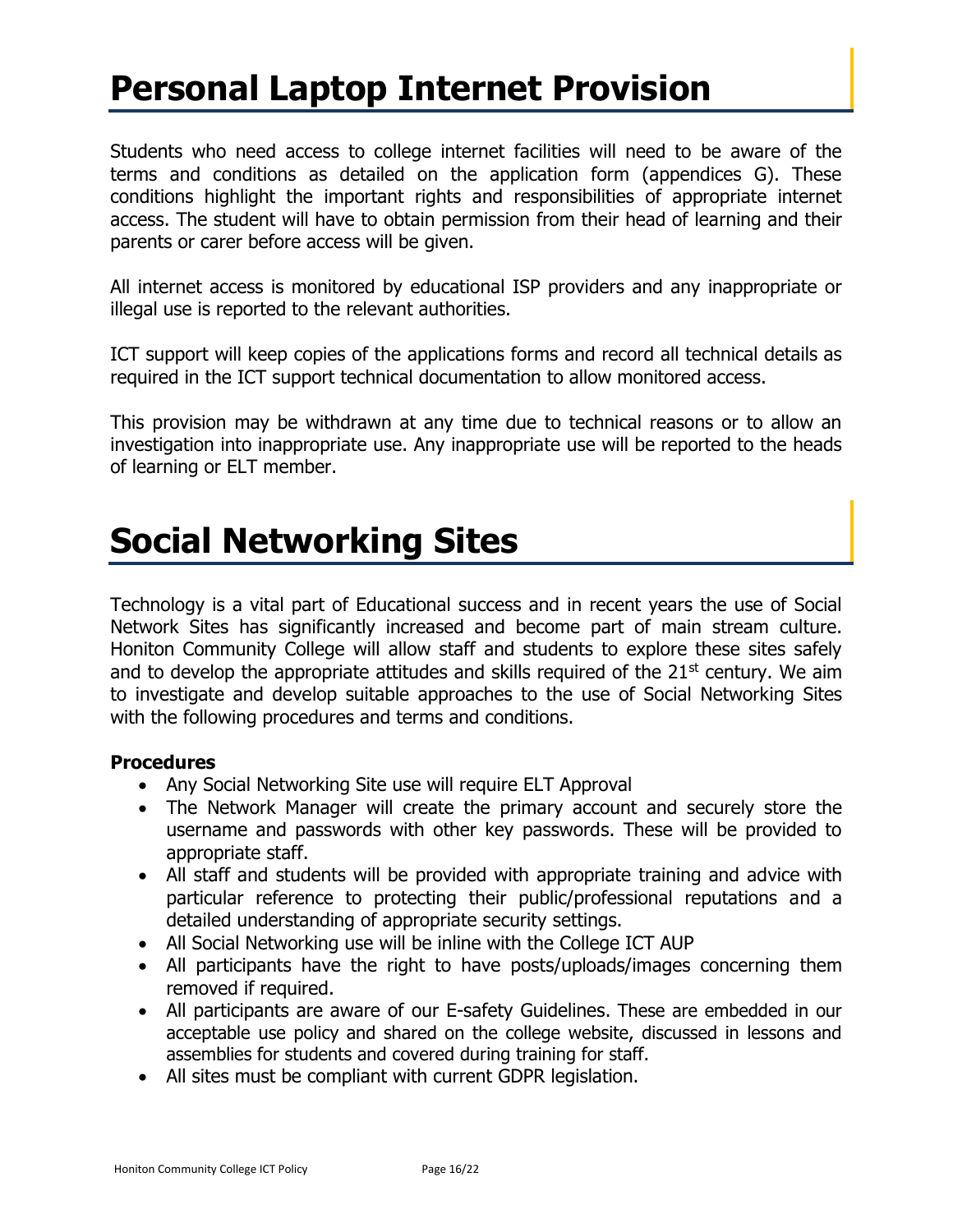#### **Terms and Conditions:**

- All Social Networking Sites use should be reasonable and appropriate for college purposes
- All use of Social Networking Sites will comply with current legislation.
- Regular checks of appropriate use must be carried out
- Your login details are to be kept secure and only used by the registered account holder.
- You are personally responsible for all posts, access and updates with your login details
- Any posts which are deemed inappropriate by the College must be removed immediately
- The College retains the right to close/amend/delete any accounts without notice.
- Misuse of Social Media Sites may initiate college disciplinary procedures.

#### **Private Use of Social Networking Sites:**

- Security settings should be reviewed and appropriately set to ensure the College is not bought into disrepute.
- Staff must use professional accounts when using social network sites for College activities.
- College Confidential information must never be shared on Social Network Sites
- Any child safeguarding incidents must be reported to the designated child protection officer in line with College Child Protection Polices.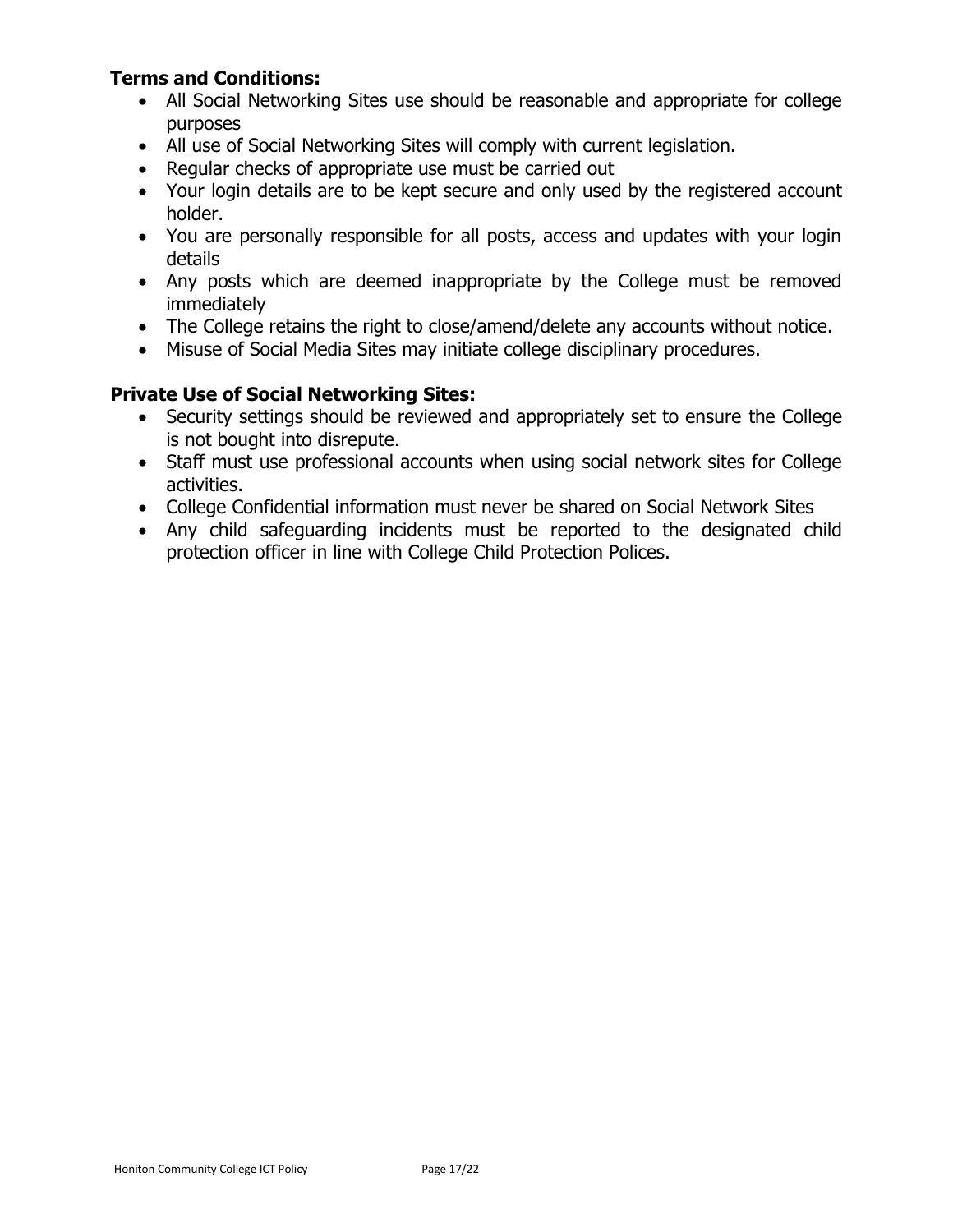### **Appendix A: Staff Loan Laptops.**

As part of the Honiton Community Colleges improvement plan all Teaching staff will be loaned a laptop for the duration of their employment at the College.

The laptop is loaned to you but remains the property of the College and as such may be withdrawn at reasonable notice to allow for maintenance and updates.

By signing this agreement and or accepting a laptop from Honiton Community College Academy Trust you are doing so with the understanding that:

- The laptop remains the property of Honiton Community College Academy Trust and is for the sole use of the member of staff it is issued to.
- It is not to be used by any family members, friends or anyone else other than you. In doing so you will contravene the General Data Protection Regulations (GDPR).
- The laptop is issued to a member of staff to support them in carrying out their professional duties only. The laptop is not to be used for personal reasons.

• The laptops are leased so do not belong to the College, any damage to the laptop will result in a charge which will be passed on to the department/subject budget. Where a teacher is based in more than one department, the charge will be split.

- No stickers, badges or anything else is to be stuck on to the laptop. Any charges for removal will be passed onto the department/subject budget.
- All Honiton Community College policies regarding appropriate use, data protection and computer misuse must be adhered to at all times.

Make & model –

Serial Number –

Member of staffs name………..………………………………

Member of staffs signature……………………………………………..

Date…………………………………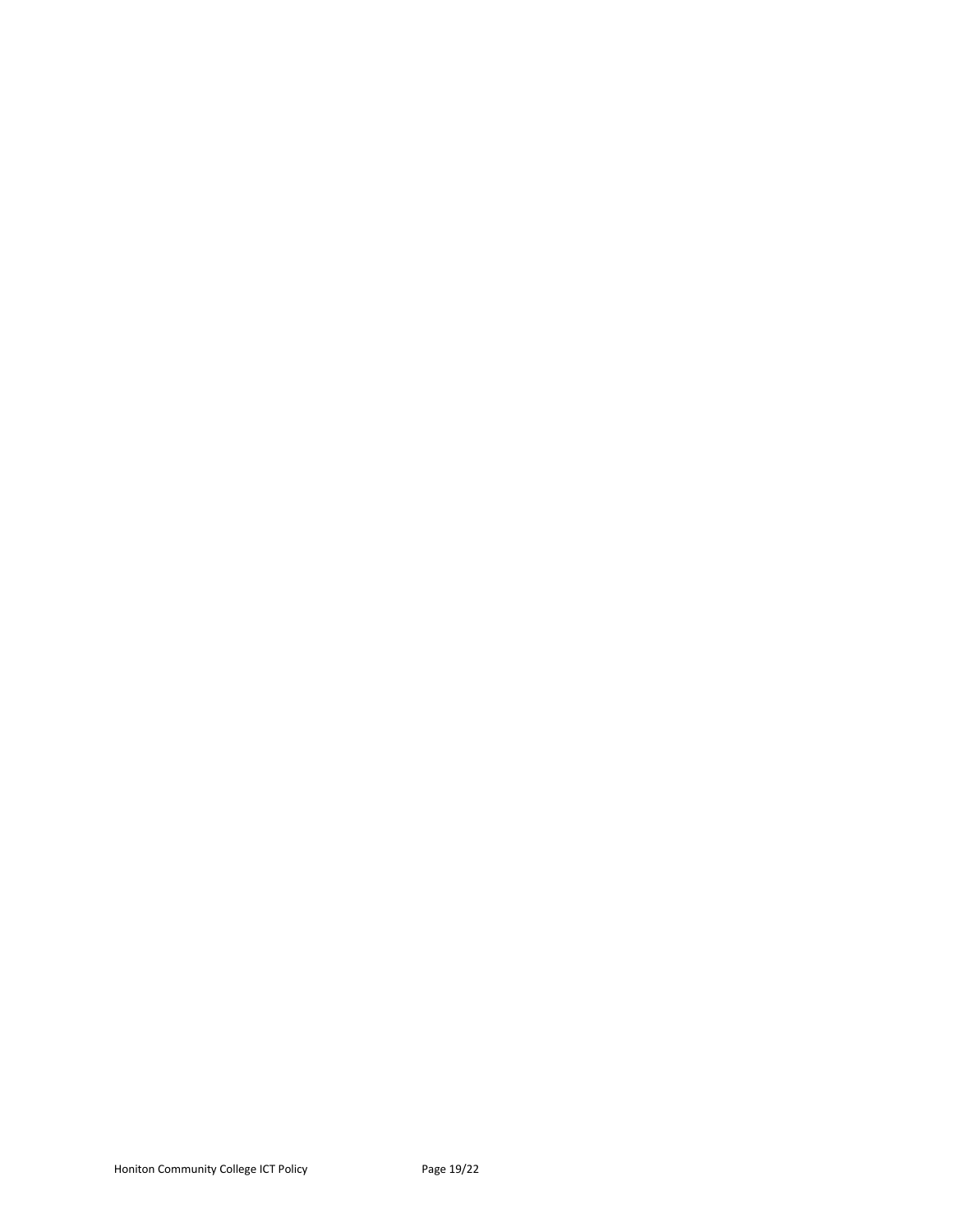## **Honiton Community College Academy Trust**

## *Bring Your Own Device Policy*

As the latest technological developments continue to change the world Honiton Community College will allow personal electron devices to connect to our wireless network to encourage the use of these devices for education purposes. Students, teachers and guests will be able to register their device and connect to the internet via our filters and tracking facilities.

#### **Responsibility**

Responsibility to keep the device secure rests with the owner. Honiton Academy Trust, nor its employees, are liable for any device stolen or damaged on the College Campus. If a device is stolen or damaged it will be handled through the College polices similar to other personal belongings. It is recommended that decals, other custom touches and UV marking are used to physically identify the device. Protective cases are recommended to prevent accidental damage. If the device can be tracked or disabled via carrier signal or GPS then this should be activated. All appropriate antivirus software must be installed and updated to be used on the network.

#### **BYOD Procedures:**

The College will provide three SSIDs (Network Identifiers). HCC\_Staff, HCC\_Students, HCC\_Guests.

**HCC Staff:** will allow staff to access to the internet and staff files on the servers. This is the primary wireless connection for employees and will be used for staff equipment and personal devices. Staff will present their device to ICT Support to be added to the network. A log of devices added along with their owner's details will be kept. The Staff ICT AUP must be followed at all times when using personal devices.

**HCC Students:** Will allow students to access the internet via our filters and logging facilities. Students and their parents will need to complete the 'Student Device Network Application Form'. The acceptance of the agreement will be logged along with device's identification details, student contact details, and any relevant User IDs. If the student application is accepted the device will be securely added to the network following ICT support protocols.

**HCC\_Guest:** Will allow guests to the College to access the internet via our filters and logging facilities. The password for this will be changed regularly and only given to College Visitors.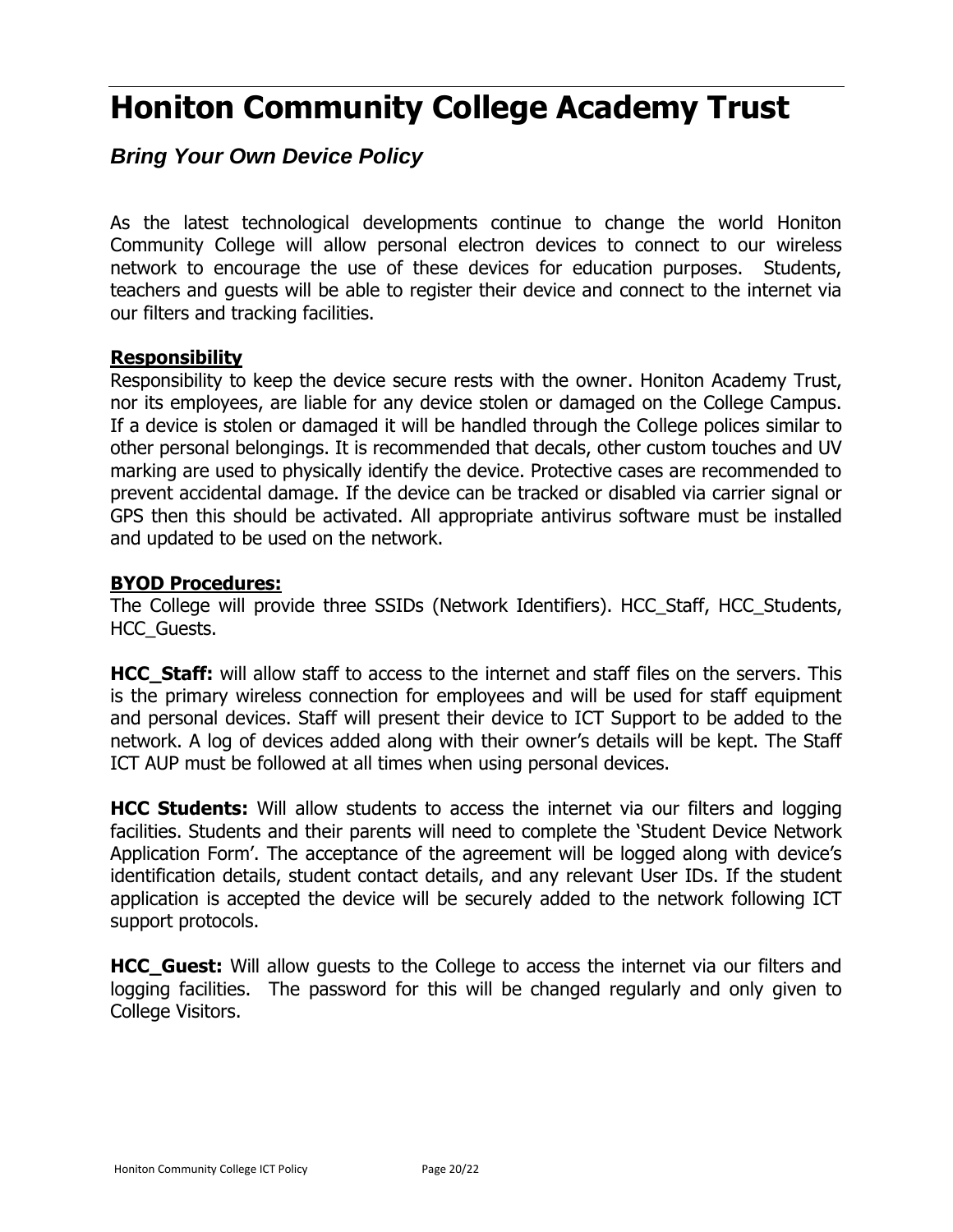#### **BYOD Student Agreement**

- I will only use my device responsibly.
- I will ask the teachers permission before using any device during lessons.
- I will only use sites allowed by the college filters.
- I will be responsible for the security of my device at all times.
- I understand I must follow the ICT AUP at all times.
- I understand that all activity is logged and may be accessed by the college.
- I understand the College has a right to confiscate and examine any device and may pass them onto other agencies.
- I understand the College will inform parents or guardians of any misuse and if the device has been confiscated it may be only returned to parent or guardians.
- I understand that this privilege may be removed in the event of inappropriate use or if the college requires additional bandwidth for educational purposes.

#### **BYOD Network Management**

All use of the wireless network will be regularly monitored. College leadership will be informed of use on a regularly basses and any essential College use will be given priority when bandwidth limits are used. Any inappropriate use will be logged and reported to a member of the College Leadership or the appropriate head of year who will decide a suitable action in line with college policy.